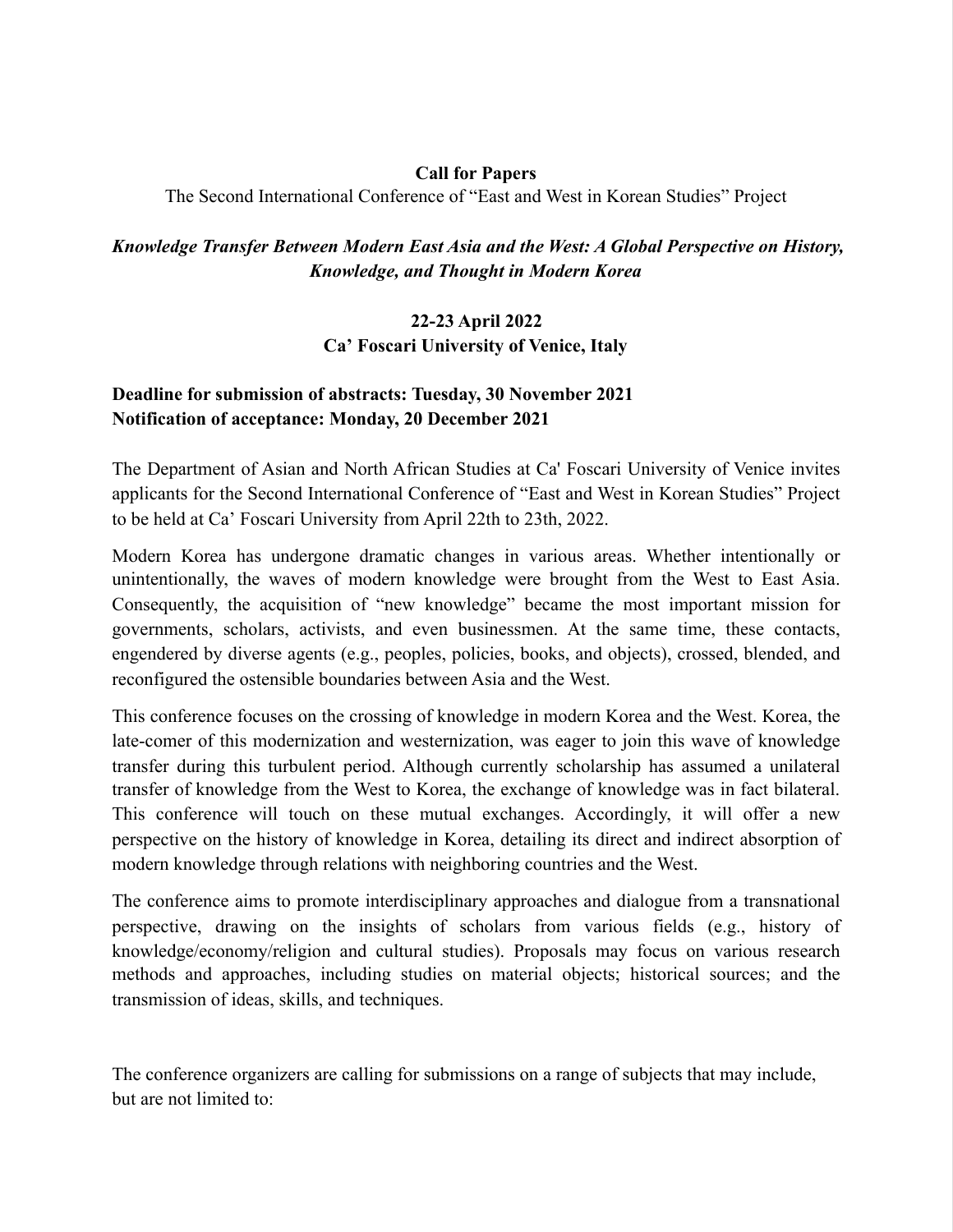- Cross-cultural and historical interactions between Korea and the West
- Korean books, objects, and artifacts in Western library/museum collections and vice versa
- Koreans who studied in the West and vice versa
- History of education (schools, institutions, and associations)
- Asian studies in the West / Western media coverage of Korea
- Westernization of Korean society, culture and customs / New cultures and technologies
- Manufacture and import-export trading companies / Modern business corporations
- Knowledge of women
- Religions and thoughts
- History of concepts and translation issues

#### Submission guidelines

Submissions should include: abstracts of 300 words; up to 5 keywords; a short biographical note (up to 100 words); and personal details (e.g., occupation, affiliation and contact information [address, telephone number, email]). Proposals in MS-Word format should be submitted by 30 November 2021. Applicants will be notified by 20 December 2021. The conference will be conducted in English. For more information and/or to submit an abstract, please contact: eastandwest.korea@unive.it. A full paper for a 20-minute presentation should be submitted by 18 March 2022. Selected papers will be published in 2023 in an edited volume on cultural exchanges between Korea and the West.

#### Logistical Information

Funding for travel and accommodations (up to 3 nights) is available for confirmed speakers. The conference may be held using a hybrid approach, utilizing both in-person and online sessions.

#### Organized by

Hyojin Lee (Assistant Professor at Ca' Foscari University and AKS Project researcher)

### AKS Conference organizing committee

Jong-Chol An (Assistant Professor at Ca' Foscari University and AKS Project Director)